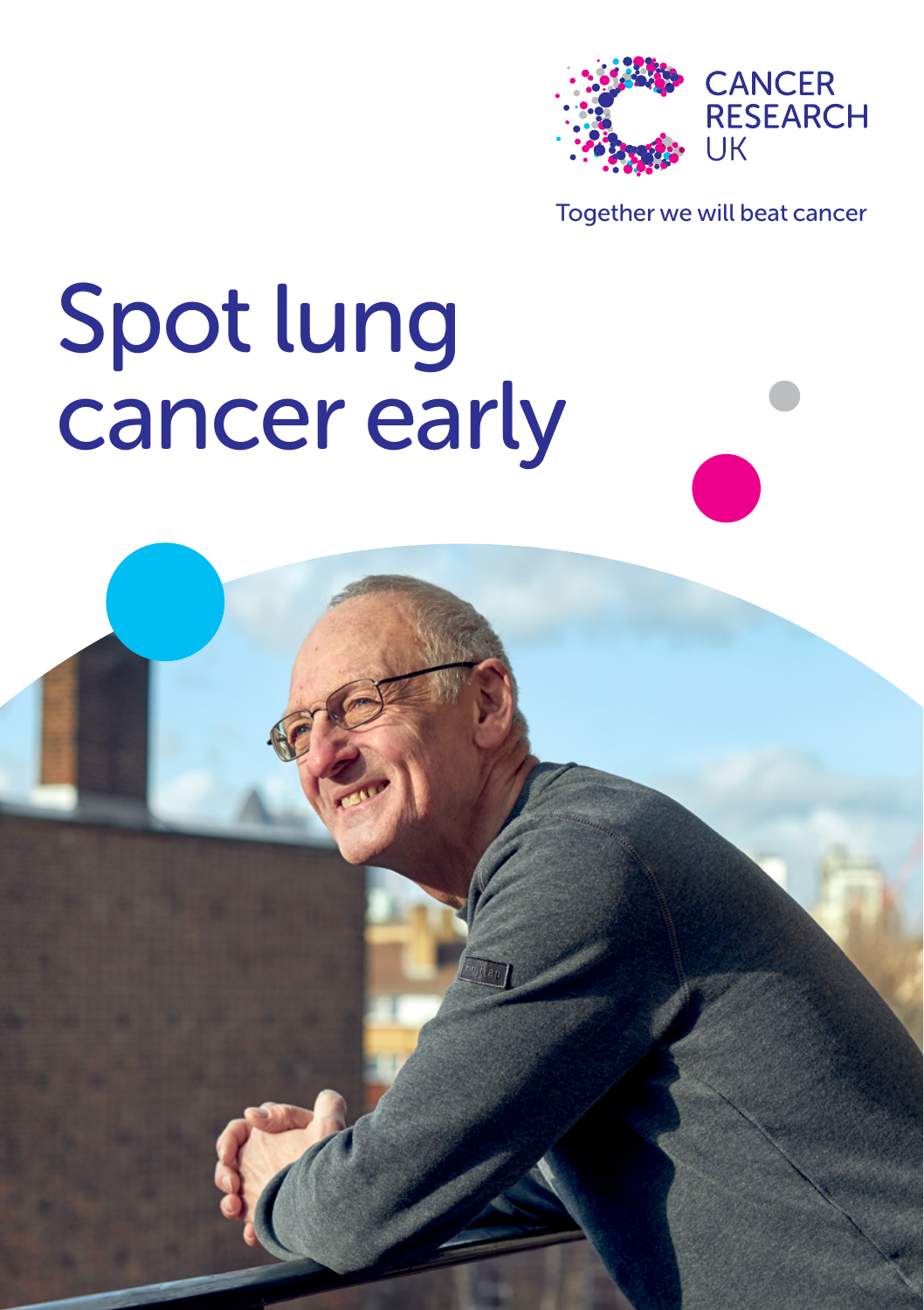## Take charge

Whether you've heard about it from a friend or family member, seen it in the news, or are just curious: if you want to know more about spotting lung cancer, this leaflet is for you.

You'll find out what to look out for, tips for telling your doctor if something's not quite right, and ways to reduce your risk.

When it comes to your health, remember you're in charge.

> If something doesn't seem quite right, tell your doctor. In most cases it won't be cancer – but if it is, finding it early can make a real difference.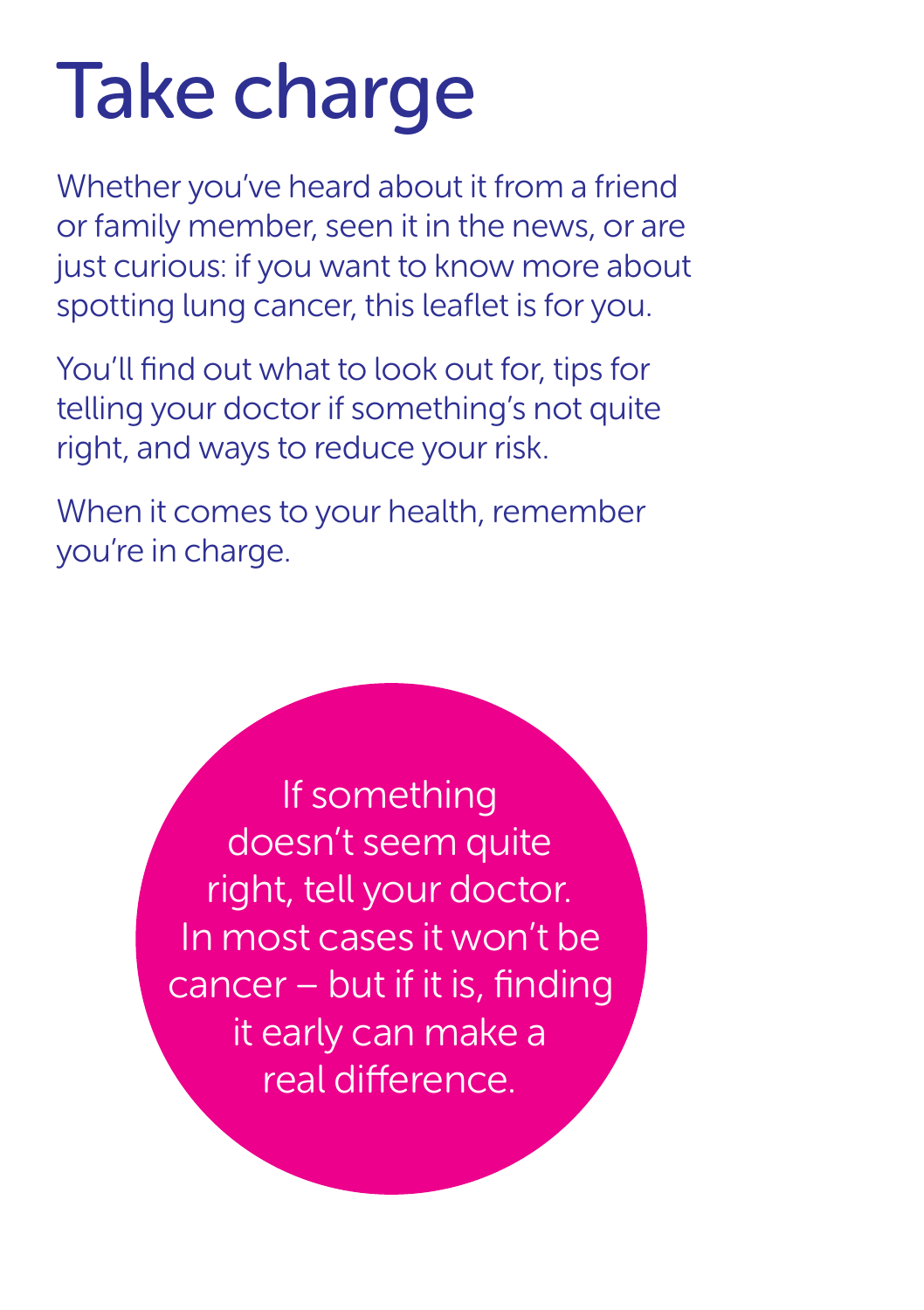### Listen to your body

You know your body best, so don't ignore something that doesn't seem quite right – this might be something new, or a change to a symptom you've had for a while.

The symptoms below can all be caused by something less serious, but it's important to tell your doctor if you notice even one of them:

- Feeling short of breath or having difficulty breathing
- Loss of appetite
- A cough that won't go away
- A change in a cough you've had for a while
- Feeling tired for no clear reason
- Losing weight without trying to
- A repeated chest infection
- An ache or pain in your chest
- Coughing up blood even small amounts

Even if it's not on the list above, if it's not normal for you, get it checked out. In most cases it won't be cancer. But if it is, finding it early can make a real difference.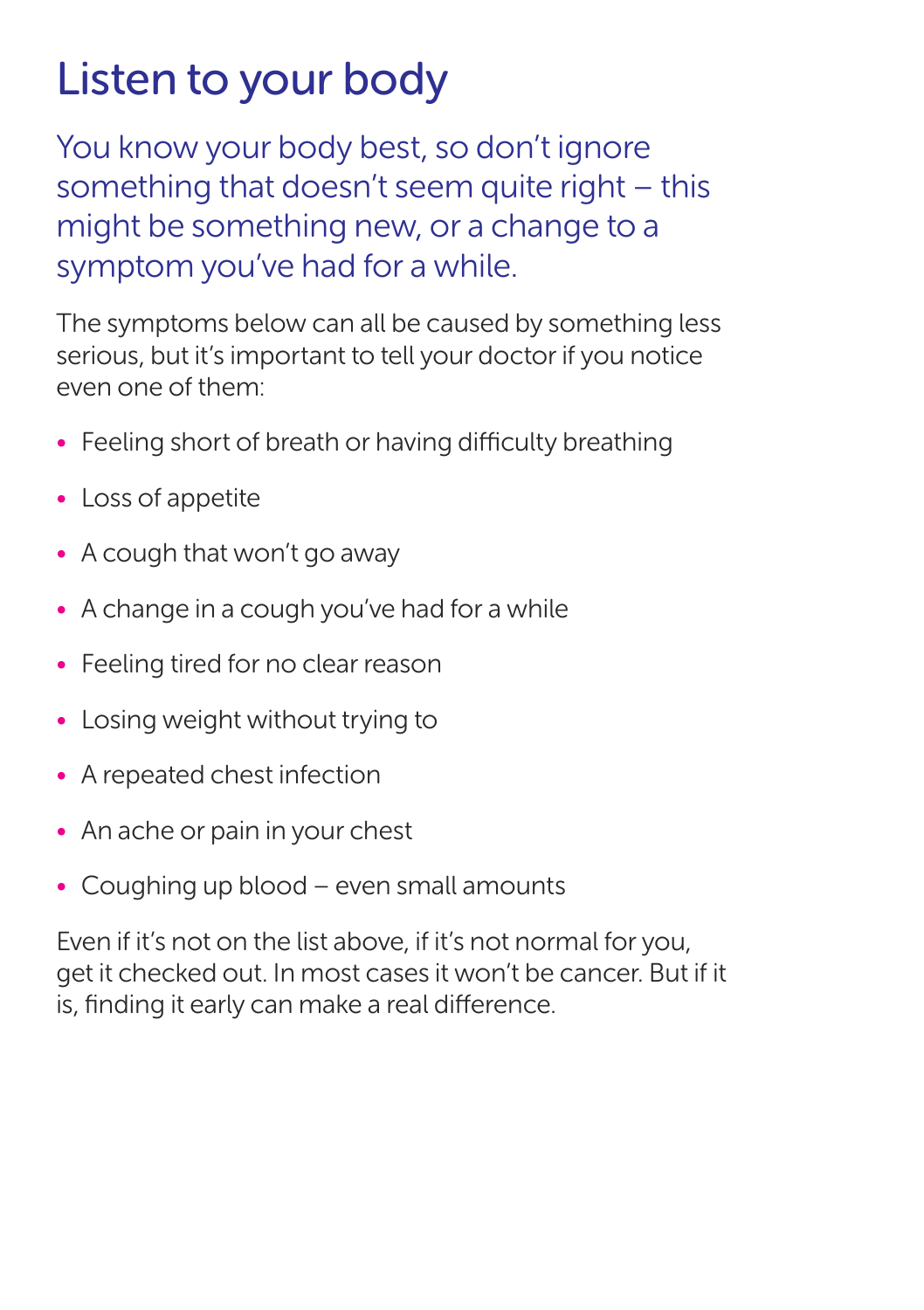## Cut your risk

Although anyone can develop lung cancer, it's far more common in people who smoke. It's not just cigarettes – other types of tobacco like shisha also increase risk.

But it's never too late to quit! Stopping smoking completely is the best way to reduce your risk of lung cancer.

You're around 3 times more likely to stop successfully with support from your free, local Stop Smoking Service. They help thousands of people stop every year.

Stopping smoking can also protect friends and family, as second-hand smoke also increases their risk of lung cancer.

#### What are my other stop smoking options?



Nicotine Replacement Therapy (NRT) such as nicotine patches, gum and nasal spray

Prescription medicine



#### What else effects your risk?

Age: As with most cancers, the risk of lung cancer increases as people get older

Environment: Air pollution increases the risk of lung cancer. But the risk is very small compared to smoking.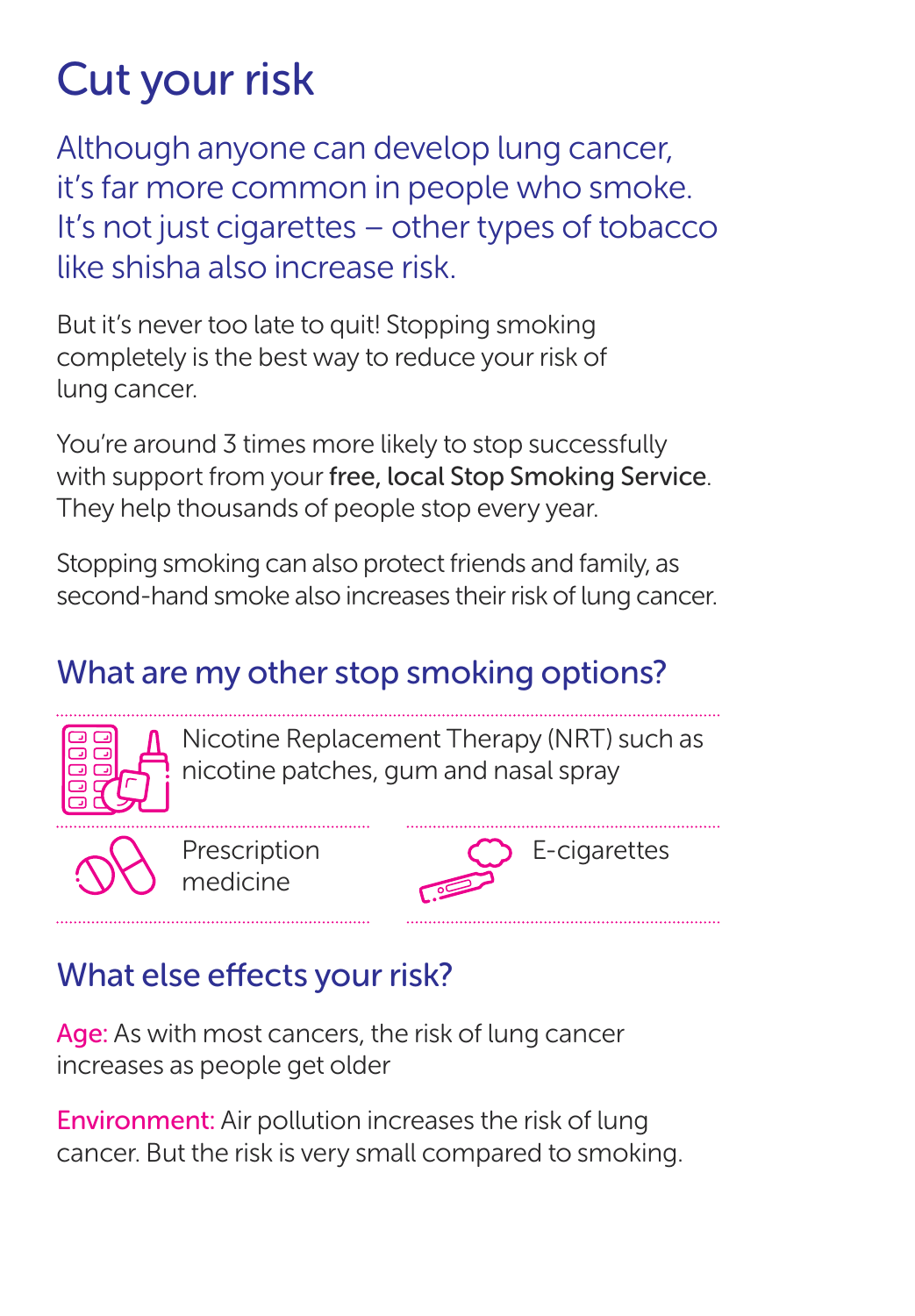## Talk to your doctor

Talking to your doctor isn't always easy. Here are our tips to get the most out of your appointment:



Be honest. Tell the doctor about anything that's not normal for you, even if it doesn't seem that important.



Be thorough. Mention all your symptoms and don't put it down to 'just getting older', or assume it's part of another health condition. If it's something that's bothering you, then your doctor will want to hear about it.



Stick with it. Don't worry about wasting your doctor's time. Even if you've been to see them already, if your symptoms haven't gone away, they will want to know.

Be prepared. Have a think about the changes, and roughly how long you've had them for. Writing down the things you want to say can help. And you can always bring a trusted friend or family member with you for support.